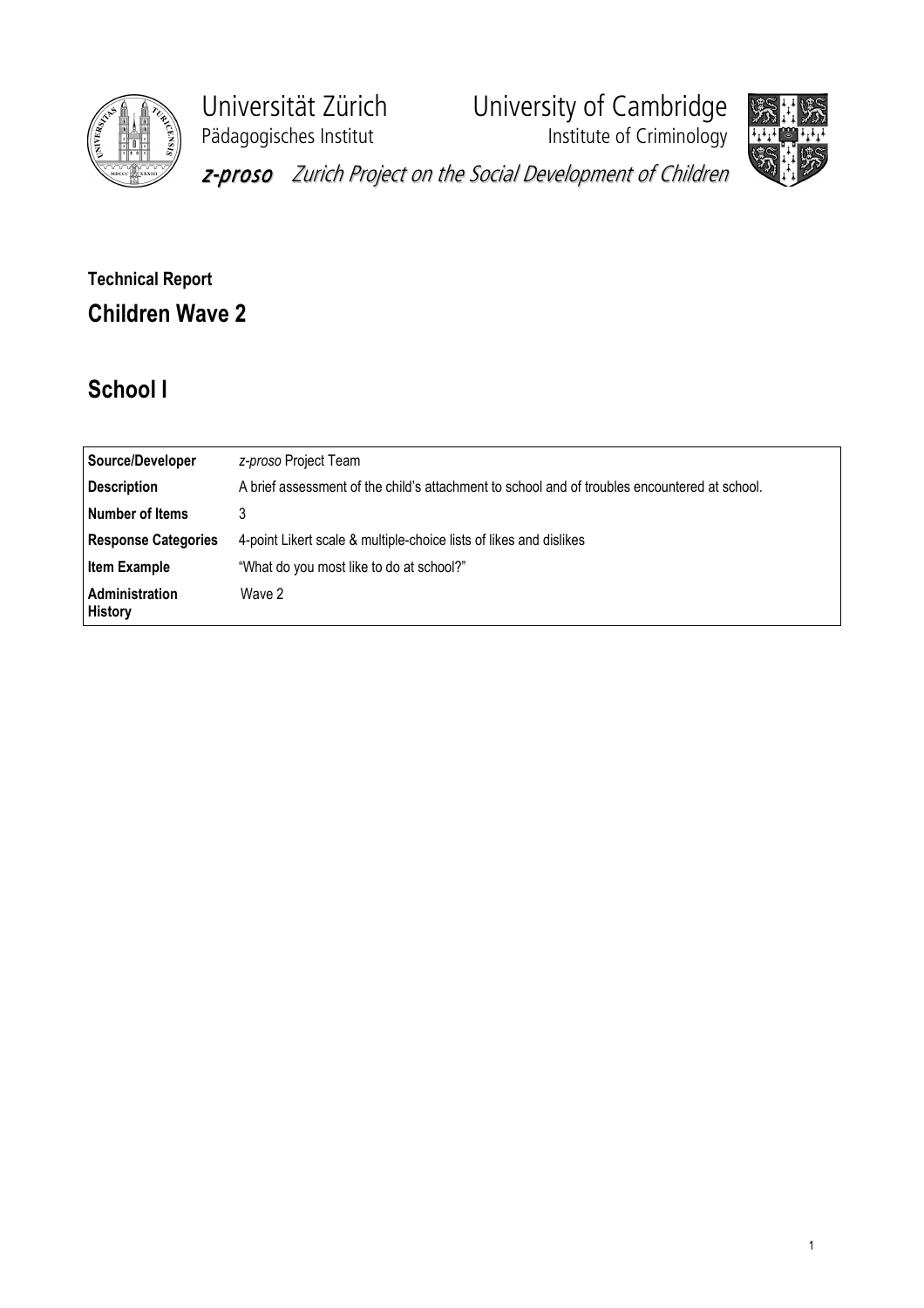### How much do you like school?

#### Variable Values 0 – does not like at all

- 1 does not like very much
	- 2 rather or somewhat likes
	- 3 likes very much

#### **Descriptive**  $\overline{s}$

| <b>Descriptive</b> |                |                |              |                  |           |                                                        |         |          |              |       |      |
|--------------------|----------------|----------------|--------------|------------------|-----------|--------------------------------------------------------|---------|----------|--------------|-------|------|
| <b>Statistics</b>  | Variable Name  |                | Missings (%) |                  | Mean      | <b>Standard</b><br><b>Deviation</b><br><b>Skewness</b> |         |          | Kurtosis     |       |      |
|                    | K2 LikesSchool | 3<br>$(0.2\%)$ |              |                  | 2.40      |                                                        | 0.71    |          | $-0.96$      |       | 0.44 |
|                    | $N = 1335$     |                |              |                  |           |                                                        |         |          |              |       |      |
| <b>Sum Index</b>   | "School"       |                |              |                  |           |                                                        |         |          |              |       |      |
| <b>Descriptive</b> |                |                |              | <b>Standard</b>  |           | Skew-                                                  |         |          | <b>ANOVA</b> |       |      |
| <b>Statistics</b>  | Group          | N              | Mean         | <b>Deviation</b> | Min.      | Max.                                                   | ness    | Kurtosis | df           | F     | D    |
|                    | Full sample    | 1332           | 2.40         | 0.71             | 0         | 3                                                      | $-0.96$ | 0.44     |              |       |      |
|                    | Gender         |                |              |                  |           |                                                        |         |          | 1            | 20.99 | .000 |
|                    | Girls          | 656            | 2.49         | 0.64             | 0         | 3                                                      | $-0.98$ | 0.35     |              |       |      |
|                    | Boys           | 676            | 2.32         | 0.75             | 0         | 3                                                      | $-0.88$ | 0.24     |              |       |      |
|                    | Treatment      |                |              |                  |           |                                                        |         |          | 3            | 10.71 | .000 |
|                    | Control        | 342            | 2.41         | 0.69             | 0         | 3                                                      | $-1.01$ | 0.85     |              |       |      |
|                    | Triple P       | 326            | 2.52         | 0.65             | $\pmb{0}$ | 3                                                      | $-1.14$ | 0.73     |              |       |      |
|                    | <b>PATHS</b>   | 363            | 2.23         | 0.77             | 0         | 3                                                      | $-0.72$ | $-0.11$  |              |       |      |
|                    | Combination    | 301            | 2.47         | 0.66             | 0         | 3                                                      | $-0.99$ | 0.44     |              |       |      |
|                    | Comments:      |                |              |                  |           |                                                        |         |          |              |       |      |

1) Significant F-values for gender and treatment group differences

2) Control and Triple P subgroup with low skewness

| <b>Correlations with</b><br><b>Subscales &amp; DVs</b> | "School"                                   |                                                                                                             |       |      |        |         |     |          |         |     |
|--------------------------------------------------------|--------------------------------------------|-------------------------------------------------------------------------------------------------------------|-------|------|--------|---------|-----|----------|---------|-----|
|                                                        | <b>Boys</b><br>Girls                       |                                                                                                             |       |      |        |         |     |          |         |     |
|                                                        | Variable                                   |                                                                                                             | р     | N    |        | р       | N   |          |         | N   |
|                                                        | <b>Subscales</b>                           |                                                                                                             |       |      |        |         |     |          |         |     |
|                                                        | Child SBQ                                  |                                                                                                             |       |      |        |         |     |          |         |     |
|                                                        | Aggression W2                              | $-258$                                                                                                      | $***$ | 1331 | $-276$ | $***$   | 675 | $-196$   | $***$   | 656 |
|                                                        | Prosociality W2                            | .164                                                                                                        | $***$ | 1331 | .170   | $***$   | 675 | .114     | $***$   | 656 |
|                                                        | Aggression W1                              | $-190$                                                                                                      | $***$ | 1320 | $-199$ | $***$   | 670 | $-160$   | ***     | 650 |
|                                                        | Prosociality W1                            | .075                                                                                                        | $**$  | 1320 | .078   | $\star$ | 670 | .035     | ns      | 670 |
|                                                        | Teacher SBQ2.1                             |                                                                                                             |       |      |        |         |     |          |         |     |
|                                                        | <b>Total Aggression</b>                    | $-072$                                                                                                      | $**$  | 1303 | $-084$ | *       | 662 | $-0.012$ | ns      | 641 |
|                                                        | Prosociality                               | .113                                                                                                        | $***$ | 1304 | .105   | $**$    | 662 | .053     | ns      | 642 |
|                                                        | Parent SBQ                                 |                                                                                                             |       |      |        |         |     |          |         |     |
|                                                        | Aggression                                 | $-138$                                                                                                      | $***$ | 1171 | $-181$ | $***$   | 613 | $-0.044$ | ns      | 558 |
|                                                        | Prosociality                               | .144                                                                                                        | $***$ | 1169 | .149   | $***$   | 614 | .093     | $\star$ | 555 |
|                                                        | $1***$ p<.001, ** p<.01, * p<.05, ns p>.05 |                                                                                                             |       |      |        |         |     |          |         |     |
|                                                        | Comments:                                  |                                                                                                             |       |      |        |         |     |          |         |     |
|                                                        | 1)                                         | Significant correlations with Child SBQ Prosociality W1, Teacher SBQ Aggression and Prosociality and Parent |       |      |        |         |     |          |         |     |

SBQ Aggression disappear for girls subgroup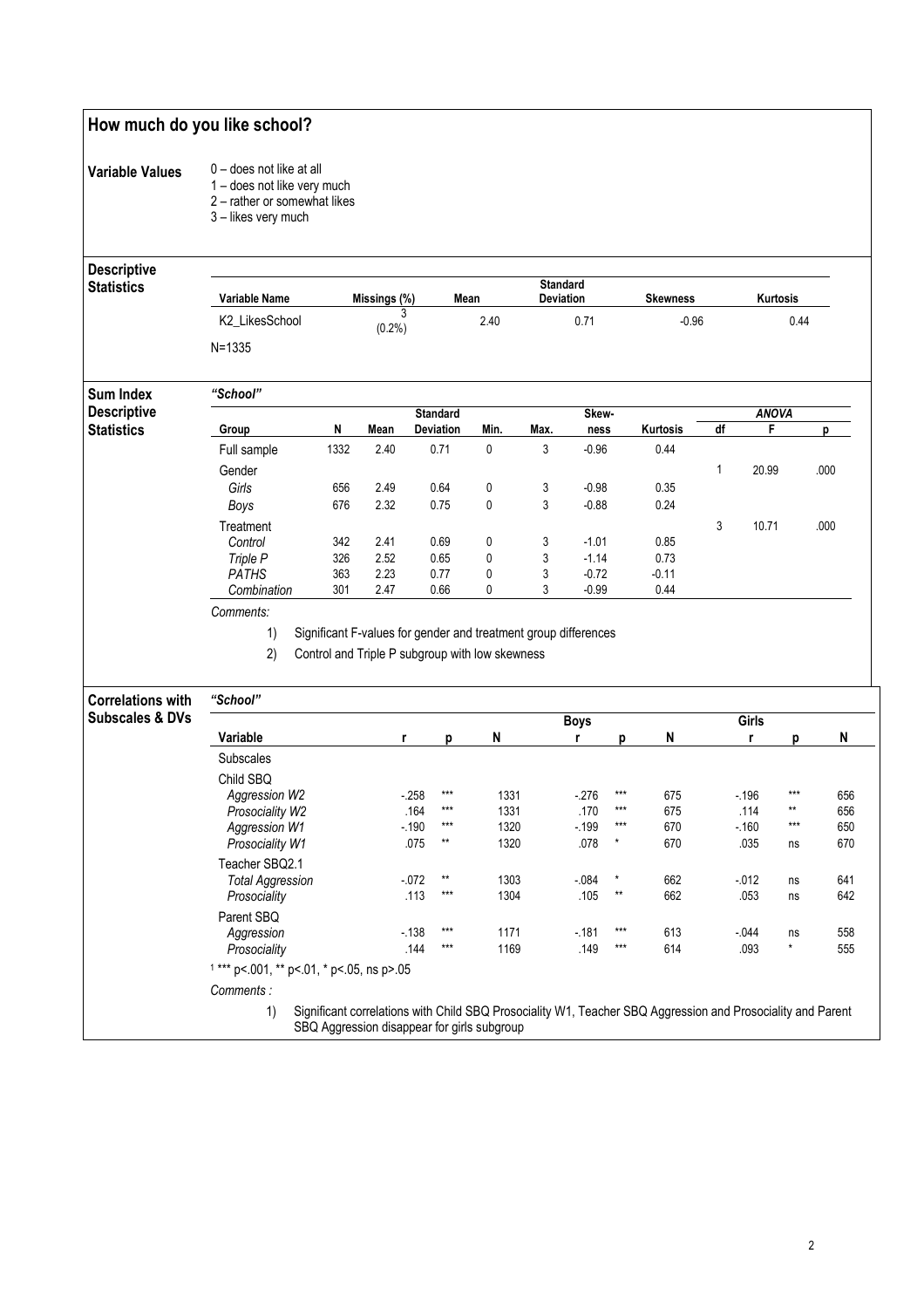### Doesn't like at school

Frequencies

| "School" | <b>Variables</b>         |                                                | <b>Mentioned</b> | <b>Boys</b>      | <b>Girls</b>     |
|----------|--------------------------|------------------------------------------------|------------------|------------------|------------------|
|          | "Doesn't like at school" |                                                |                  | <b>Mentioned</b> | <b>Mentioned</b> |
|          |                          |                                                |                  |                  |                  |
|          | K2 1005 1                | likes everything                               | 487 (36.%)       | 245 (28.2%)      | 242 (30.0%)      |
|          | K2_1005_2                | separation anxiety, wants to stay with mother  | $7(0.5\%)$       | $5(0.6\%)$       | $2(0.2\%)$       |
|          | K2_1005_3                | afraid on way to school                        | $9(0.7\%)$       | $7(0.8\%)$       | $2(0.2\%)$       |
|          | $K2$ _1005_4             | afraid of school mates, on playing field       | 24 (1.8%)        | 14 (1.6%)        | 10 (1.2%)        |
|          | K2_1005_5                | being harassed                                 | 71 (5.3%)        | 35 (4.0%)        | 36 (4.5%)        |
|          | K2_1005_6                | afraid of teacher                              | 17 (1.3%)        | $9(1.0\%)$       | $8(1.0\%)$       |
|          | K2_1005_7                | doesn't get along with teacher                 | $11(0.8\%)$      | 6(0.7%)          | 5(0.6%)          |
|          | K2_1005_8                | afraid because of subjects, examination stress | 26 (1.9%)        | $9(1.0\%)$       | 17 (2.1%)        |
|          | K2_1005_9                | overchallenged, doesn't understand             | 28 (2.1%)        | 18 (2.1%)        | 10 (2.1%)        |
|          | K2 1005 11               | homework                                       | 66 (4.9%)        | 44 (5.1%)        | 22 (2.7%)        |
|          | K2_1005_12               | bored, underchallenged                         | 31(2.3%)         | $18(2.1\%)$      | 13(1.6)          |
|          | K2_1005_13               | arithmetic, computer                           | 251 (18.8%)      | 99 (11.4%)       | 152 (18.9%)      |
|          | K2 1005 14               | German speaking, reading, writing              | 210 (15.7%)      | 128 (14.7%)      | 82 (10.2%)       |
|          | K2_1005_15               | sports, swimming                               | 43 (3.2%)        | 17 (2.0%)        | 26 (3.2%)        |
|          | K2_1005_16               | music, drawing, handicraft                     | 57 (4.3%)        | 43 (4.9%)        | 14 (1.7%)        |
|          | K2 1005 18               | English                                        | $30(2.2\%)$      | 17 (2.0%)        | 13 (1.6%)        |
|          | K2_1005_19               | getting up early/going to bed                  | 25 (1.9%)        | $11(1.3\%)$      | 14 (1.7%)        |
|          | K2_1005_21               | dispute and violence at school (not involved)  | 37 (2.8%)        | 13 (1.5%)        | 24 (3.0%)        |
|          | K2 1005 23               | social integration (exclusion, shy, etc.)      | 35 (2.6%)        | 21 (2.4%)        | 14 (1.7%)        |
|          | K2_1005_90               | other reasons, namely                          | 56 (4.2%)        | 35 (4.0%)        | 21 (2.6%)        |
|          | K2_1005_97               | does not apply                                 | 20 (1.5%)        | $8(0.9\%)$       | 12 (1.5%)        |
|          | K2_1005_98               | child doesn't know, can't remember             | $7(0.5\%)$       | $4(0.5\%)$       | $3(0.4\%)$       |
|          | K2_1005_99               | no answer                                      | $14(1.0% =$      | 10 (1.2%)        | $4(0.5\%)$       |